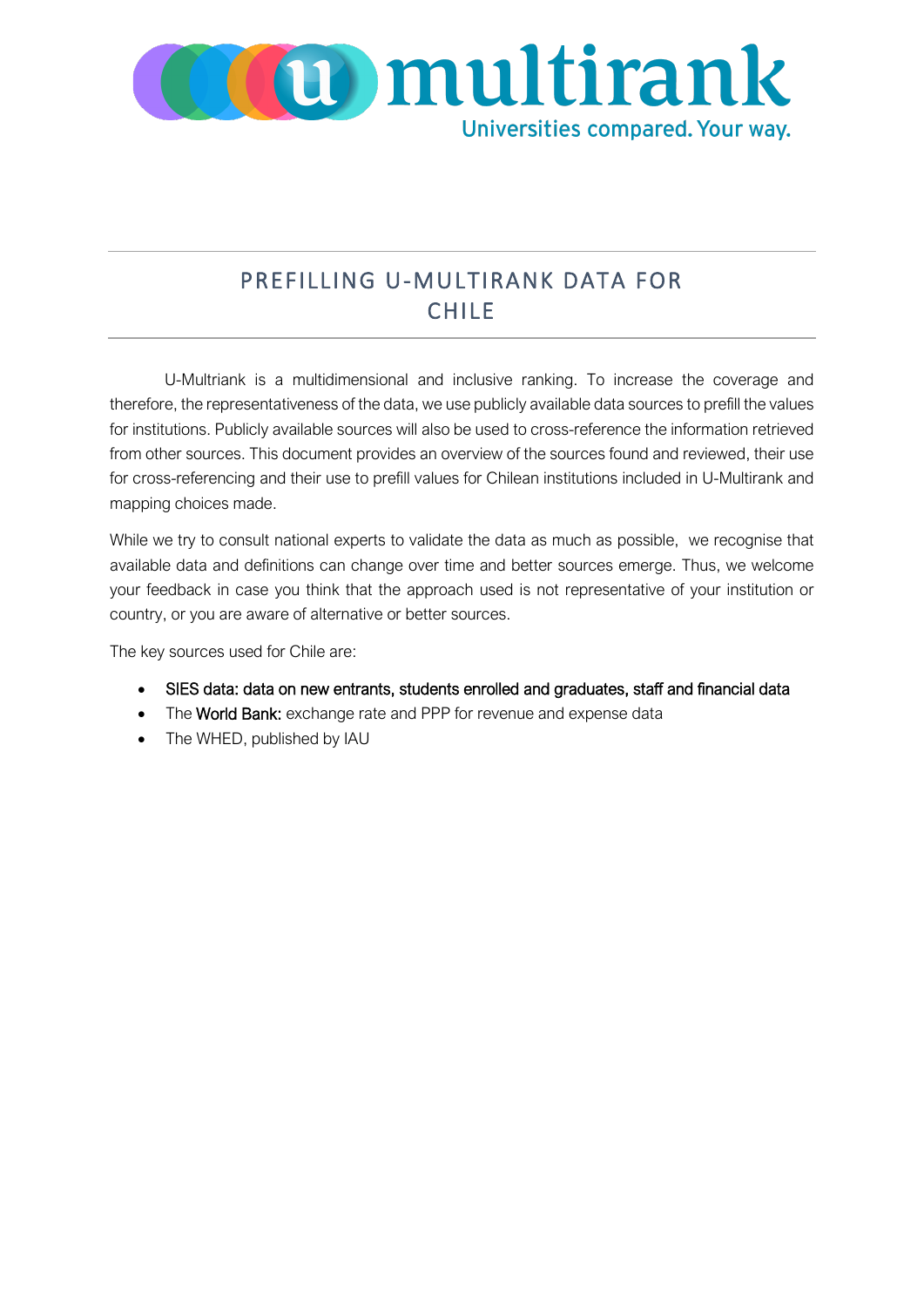

## NATIONAL SOURCES

Measurement level: Institutional level. Data aggregated at a higher level is not suitable for U-Multirank.

SIES The information service of the Ministry of education provides detailed information on:

- Student data (e.g. number of students per program, new students, graduates by level of program)
- Revenue data (e.g. total revenues, amount per category, total expenditures)

## INTERNATIONAL SOURCES

Measurement level: Institutional level except for exchange rate and PPP, which is required on a country level.

(the) World Bank provides financial and technical assistance to developing countries. At the World Bank, the Development Data Group coordinates statistical and data work and maintains a number of macro, financial and sector databases. The World Bank's data bank contains a large array of publicly available data<sup>1</sup>, including exchange rate and PPP data.

Data obtained:

• Data on exchange rates and PPP rates to converts and compare revenue and expense data.

<span id="page-1-0"></span><sup>1</sup> World Bank. (2019). The Wolrd Bank Data. Retrieved from About us: https://data.worldbank.org/about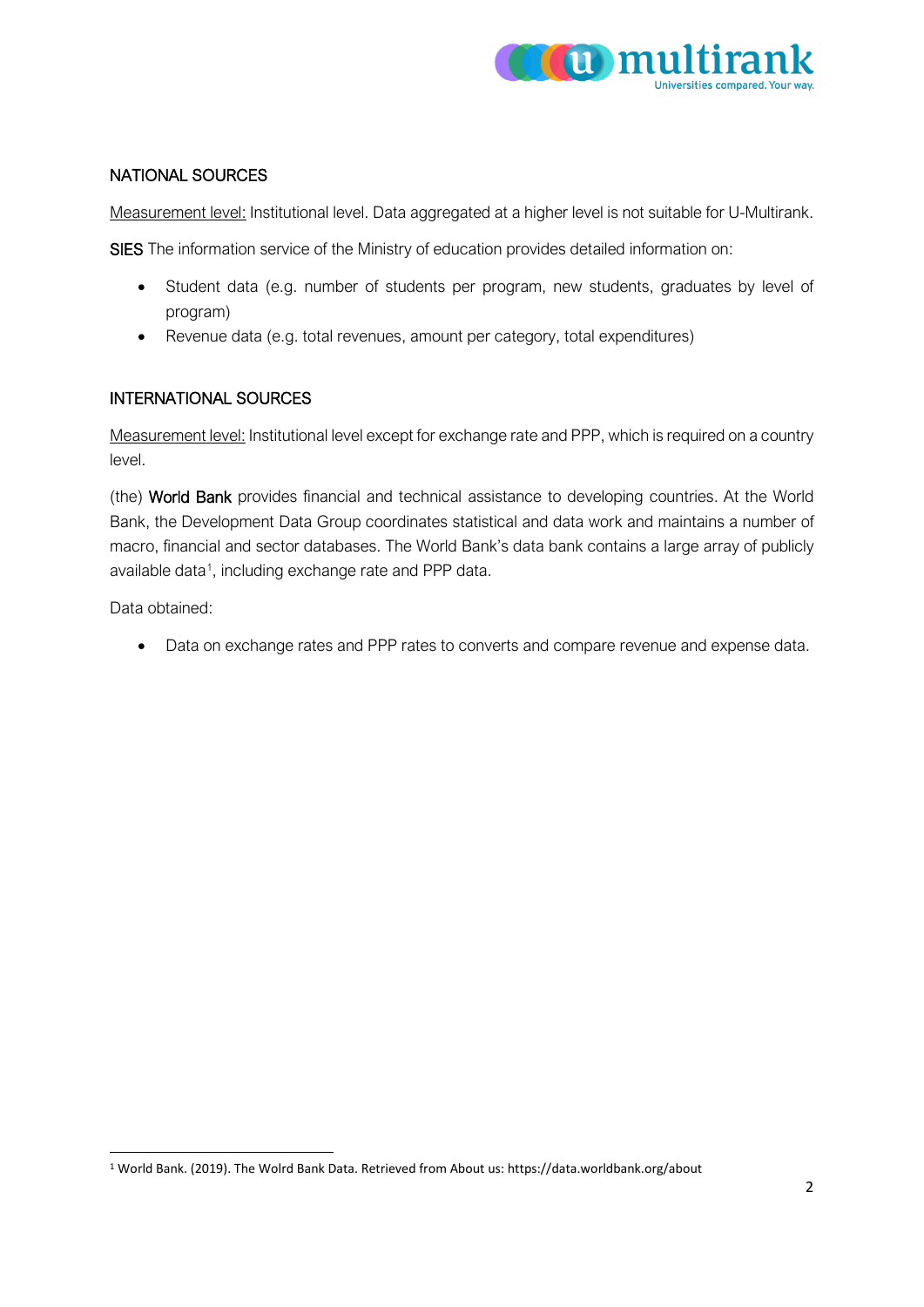

## APPENDIX

| <b>U-Multirank</b><br>Question | Data element                               | <b>Mapped element</b>                                                |                                                                                                                                                                                                                |
|--------------------------------|--------------------------------------------|----------------------------------------------------------------------|----------------------------------------------------------------------------------------------------------------------------------------------------------------------------------------------------------------|
| Q1: Name                       | Legal name of the<br>institution           | IAU; WHED                                                            |                                                                                                                                                                                                                |
|                                | English name to appear in<br>U-Multirank   | IAU; WHED                                                            |                                                                                                                                                                                                                |
| Q2: General<br>characteristics | Type of institution:                       |                                                                      |                                                                                                                                                                                                                |
|                                | Public/ private character:                 | IAU; WHED                                                            |                                                                                                                                                                                                                |
|                                | Foundation year of<br>current institution: | IAU; WHED                                                            |                                                                                                                                                                                                                |
| Q5: Students                   | Students enrolled                          | sector<br>source:<br>table:<br>xlsx sheet:<br>variable:<br>function: | Universities<br><b>SIES</b><br>Base Matrícula Histórica 2007 - 2021<br>Oficial_web_proceso_mat_2007_al_2021_29_06_2021.csv<br>CLASIFICACIÓN.INSTITUCIÓN.NIVEL.2 == "Universidades CRUCH"<br>TOTAL.MATRICULADOS |
|                                | Female students enrolled                   | sector<br>source:                                                    | <b>Universities</b><br><b>SIES</b>                                                                                                                                                                             |
|                                |                                            | table:                                                               | Base Matrícula Histórica 2007 - 2021                                                                                                                                                                           |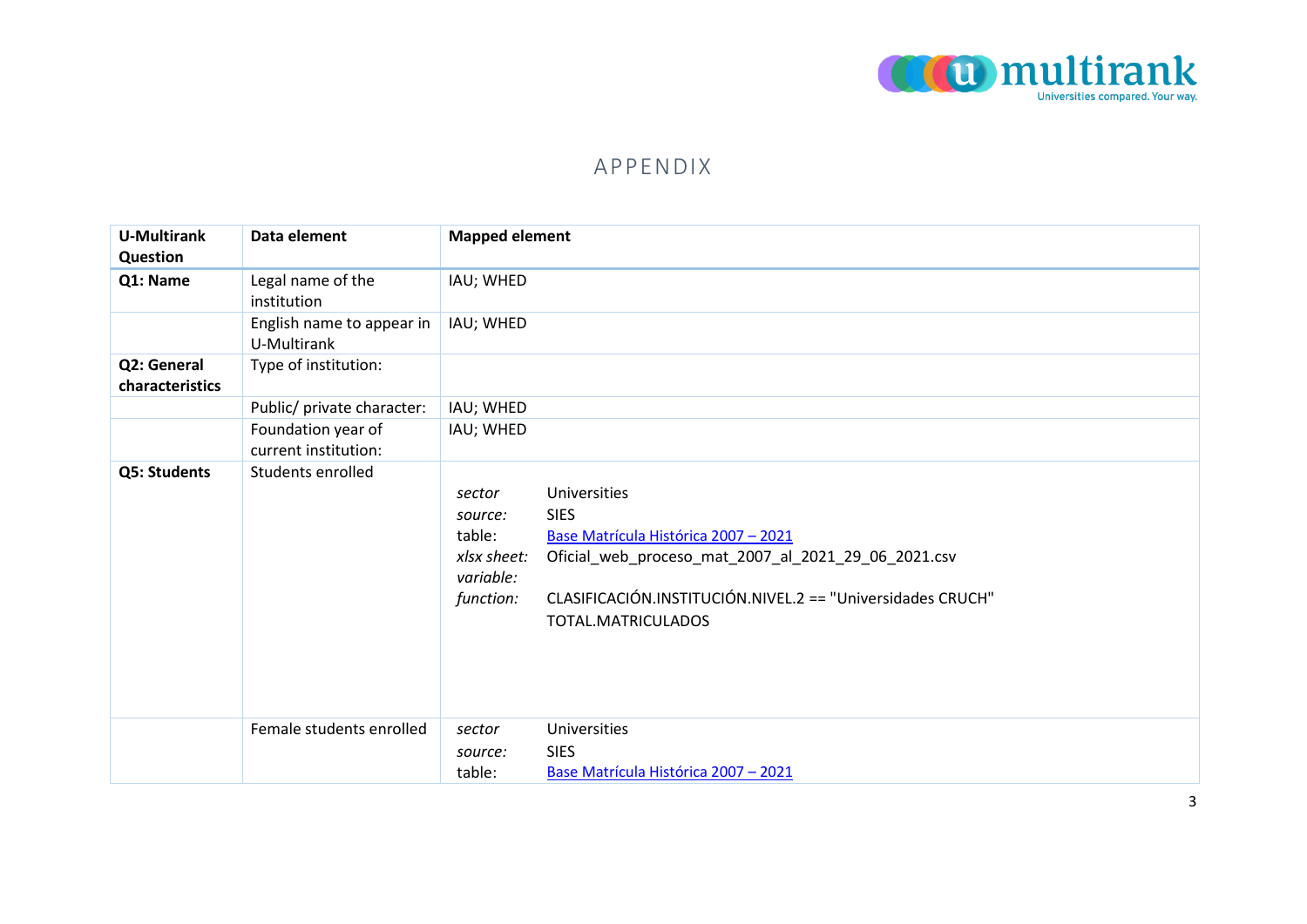

|          |                          | xlsx sheet:<br>variable: | Oficial web proceso mat 2007 al 2021 29 06 2021.csv                         |
|----------|--------------------------|--------------------------|-----------------------------------------------------------------------------|
|          |                          | function:                | CLASIFICACIÓN.INSTITUCIÓN.NIVEL.2 == "Universidades CRUCH"                  |
|          |                          |                          | TOTAL.MATRICULADOS                                                          |
|          |                          |                          | MATRICULADOS.MUJERES.POR.PROGRAMA                                           |
|          |                          |                          | CARRERA.CLASIFICACIÓN.NIVEL.1 == "Bachillerato, Ciclo Inicial o Plan Común" |
|          |                          |                          | CARRERA.CLASIFICACIÓN.NIVEL.1 == "Diplomado (superior a un semestre)"       |
|          |                          |                          | CARRERA.CLASIFICACIÓN.NIVEL.1 == "Técnico de Nivel Superior")               |
| Q7: New  | New entrants enrolled in | sector                   | Universities                                                                |
| entrants | 1st year bachelor        | source:                  | <b>SIES</b>                                                                 |
|          | programmes               | table:                   | Base Matrícula Histórica 2007 - 2021                                        |
|          |                          | xlsx sheet:<br>variable: | Oficial web proceso mat 2007 al 2021 29 06 2021.csv                         |
|          |                          | function:                | CLASIFICACIÓN.INSTITUCIÓN.NIVEL.2 == "Universidades CRUCH"                  |
|          |                          |                          | TOTAL.MATRICULADOS.PRIMER.AÑO                                               |
|          |                          |                          | TIPO.DE.PLAN.DE.LA.CARRERA == "Plan Regular",                               |
|          |                          |                          | CARRERA.CLASIFICACIÓN.NIVEL.1 == "Profesional Con Licenciatura",            |
|          |                          |                          | DURACIÓN.TOTAL.DE.CARRERA == 9   DURACIÓN.TOTAL.DE.CARRERA == 10)           |
|          | New entrants enrolled in |                          |                                                                             |
|          | 1st year master          | sector                   | Universities                                                                |
|          | programmes               | source:                  | <b>SIES</b>                                                                 |
|          |                          | table:                   | Base Matrícula Histórica 2007 - 2021                                        |
|          |                          | xlsx sheet:<br>variable: | Oficial web proceso mat 2007 al 2021 29 06 2021.csv                         |
|          |                          | function:                | CLASIFICACIÓN.INSTITUCIÓN.NIVEL.2 == "Universidades CRUCH"                  |
|          |                          |                          | TOTAL.MATRICULADOS.PRIMER.AÑO                                               |
|          |                          |                          | TIPO.DE.PLAN.DE.LA.CARRERA == "Plan Regular",                               |
|          |                          |                          | CARRERA.CLASIFICACIÓN.NIVEL.1 == "Magister",                                |
|          |                          |                          | DURACIÓN.TOTAL.DE.CARRERA == 2   DURACIÓN.TOTAL.DE.CARRERA == 3             |
|          |                          |                          | DURACIÓN.TOTAL.DE.CARRERA == 4 ) %>%                                        |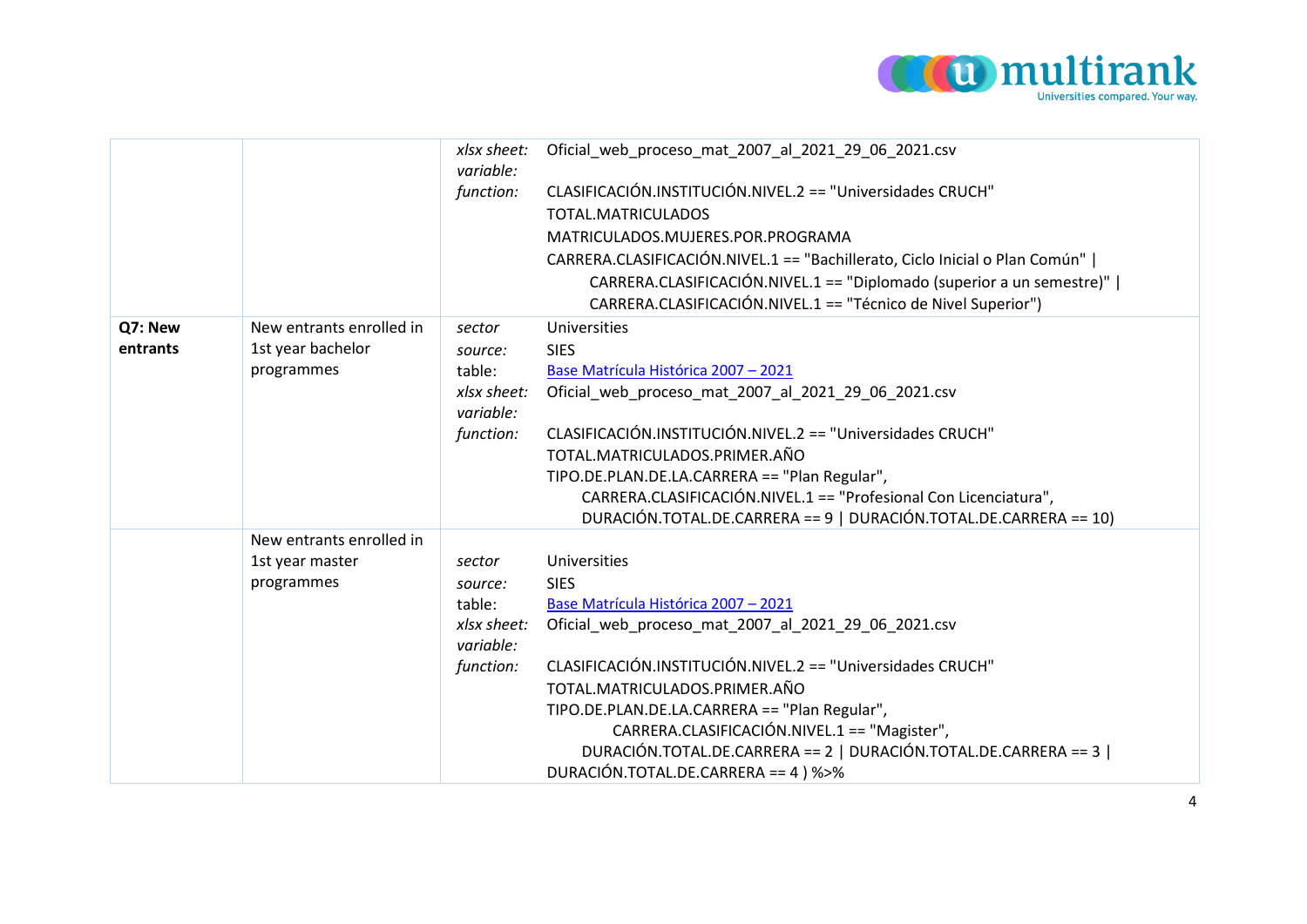

| Q9: Graduates | Short degree | sector<br>source:<br>table:<br>xlsx sheet:<br>variable:<br>function: | Universities<br>Base de datos de Titulados en Educación Superior<br>Base Titulados Histórica 2007 a 2020<br>Titulados-web-2007-2020_03-0-2021-1.csv<br>TIPO.DE.PLAN.DE.LA.CARRERA == "Plan Regular"<br>CARRERA.CLASIFICACIÓN.NIVEL.1 == "Bachillerato, Ciclo Inicial o Plan Común"  <br>CARRERA.CLASIFICACIÓN.NIVEL.1 == "Diplomado (superior a un semestre)"  <br>CARRERA.CLASIFICACIÓN.NIVEL.1 == "Técnico de Nivel Superior") |
|---------------|--------------|----------------------------------------------------------------------|----------------------------------------------------------------------------------------------------------------------------------------------------------------------------------------------------------------------------------------------------------------------------------------------------------------------------------------------------------------------------------------------------------------------------------|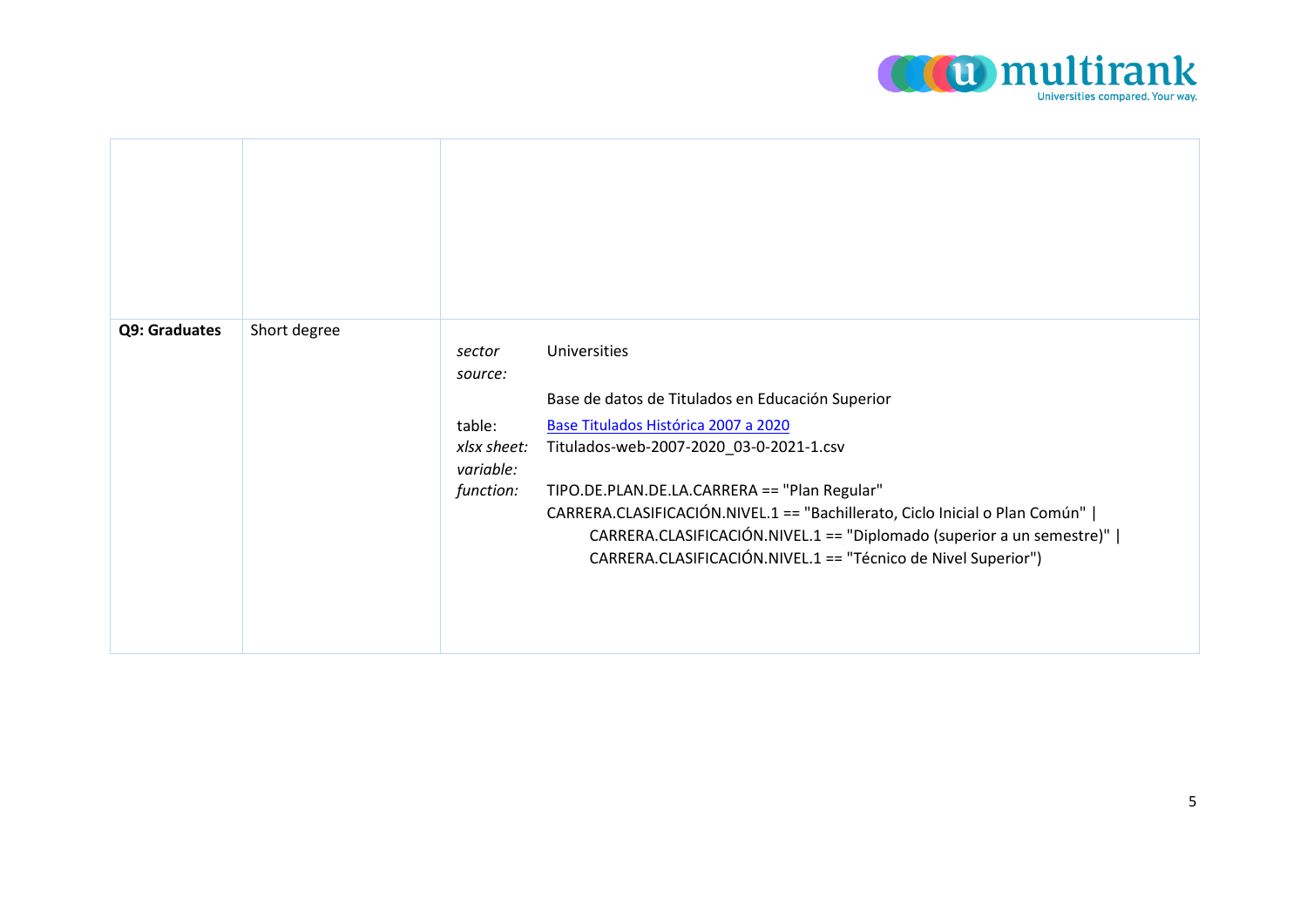

| Bachelor      |                                                                      |                                                                                                                                                                                                                                                                                                                                                                                              |
|---------------|----------------------------------------------------------------------|----------------------------------------------------------------------------------------------------------------------------------------------------------------------------------------------------------------------------------------------------------------------------------------------------------------------------------------------------------------------------------------------|
|               | sector<br>source:<br>table:<br>xlsx sheet:<br>variable:<br>function: | Universities<br>Base de datos de Titulados en Educación Superior<br>Base Titulados Histórica 2007 a 2020<br>Titulados-web-2007-2020_03-0-2021-1.csv<br>TIPO.DE.PLAN.DE.LA.CARRERA == "Plan Regular",<br>$AÑO == "TIT 2018",$<br>CARRERA.CLASIFICACIÓN.NIVEL.1 == "Profesional Con Licenciatura",<br>DURACIÓN.TOTAL.DE.LA.CARRERA == 9   DURACIÓN.TOTAL.DE.LA.CARRERA == 10)                  |
| Master        | sector<br>source:<br>table:<br>xlsx sheet:<br>variable:<br>function: | Universities<br>Base de datos de Titulados en Educación Superior<br>Base Titulados Histórica 2007 a 2020<br>Titulados-web-2007-2020_03-0-2021-1.csv<br>TIPO.DE.PLAN.DE.LA.CARRERA == "Plan Regular",<br>$AÑO == "TIT_2018",$<br>CARRERA.CLASIFICACIÓN.NIVEL.1 == "Magister",<br>DURACIÓN.TOTAL.DE.LA.CARRERA == 2   DURACIÓN.TOTAL.DE.LA.CARRERA == 3<br> DURACIÓN.TOTAL.DE.LA.CARRERA == 4) |
| Doctorate/Phd | sector<br>source:<br>table:<br>xlsx sheet:                           | Universities<br>Base de datos de Titulados en Educación Superior<br>Base Titulados Histórica 2007 a 2020<br>Titulados-web-2007-2020_03-0-2021-1.csv                                                                                                                                                                                                                                          |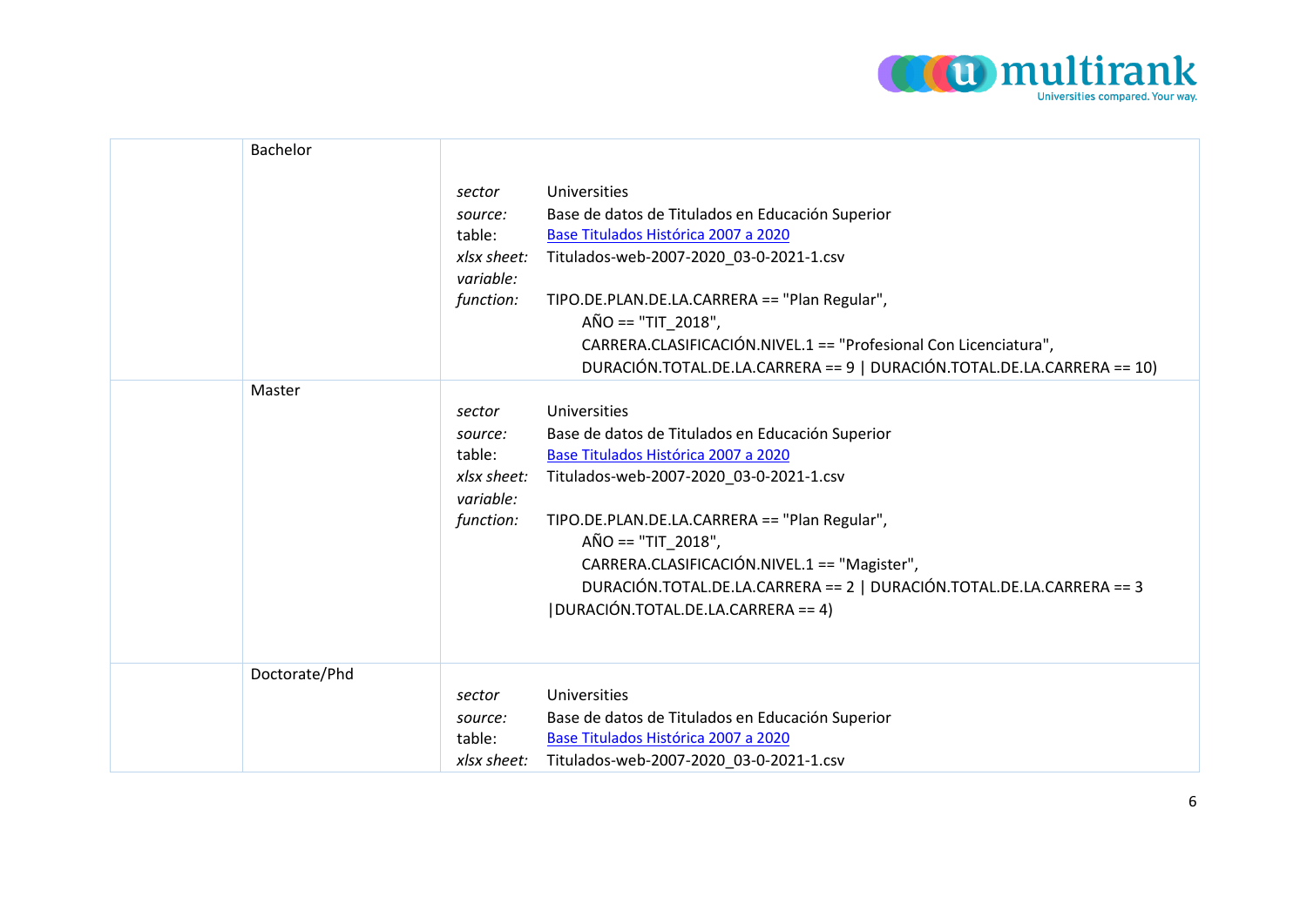

|                            |                                                   | variable:<br>TIPO.DE.PLAN.DE.LA.CARRERA == "Plan Regular"<br>function:<br>CARRERA.CLASIFICACIÓN.NIVEL.1 == "Doctorado")                                                                                                                                                                                                                                        |
|----------------------------|---------------------------------------------------|----------------------------------------------------------------------------------------------------------------------------------------------------------------------------------------------------------------------------------------------------------------------------------------------------------------------------------------------------------------|
|                            | Foreign doctorates                                |                                                                                                                                                                                                                                                                                                                                                                |
|                            | Female doctorates                                 | Universities<br>sector<br>Base de datos de Titulados en Educación Superior<br>source:<br>table:<br>Base Titulados Histórica 2007 a 2020<br>Titulados-web-2007-2020 03-0-2021-1.csv<br>xlsx sheet:<br>variable:<br>TIPO.DE.PLAN.DE.LA.CARRERA == "Plan Regular"<br>function:<br>CARRERA.CLASIFICACIÓN.NIVEL.1 == "Doctorado")<br>TITULADOS.MUJERES.POR.PROGRAMA |
| Q10: Graduates<br>by field | Education                                         | CÓDIGO.INSTITUCIÓN ~ CINE.F.2013.AREA<br>"Educación                                                                                                                                                                                                                                                                                                            |
|                            | Humanities and arts                               | Artes y Humanidades                                                                                                                                                                                                                                                                                                                                            |
|                            | Social sciences                                   | Ciencias Sociales, Periodismo e Información                                                                                                                                                                                                                                                                                                                    |
|                            | <b>Business and law</b>                           | Administración de Empresas y Derecho                                                                                                                                                                                                                                                                                                                           |
|                            | Natural science,<br>mathematics and<br>statistics | Ciencias naturales, matemáticas y estadística                                                                                                                                                                                                                                                                                                                  |
|                            | Information and<br>communication<br>technologies  | Tecnología de la Información y la Comunicación (TIC)                                                                                                                                                                                                                                                                                                           |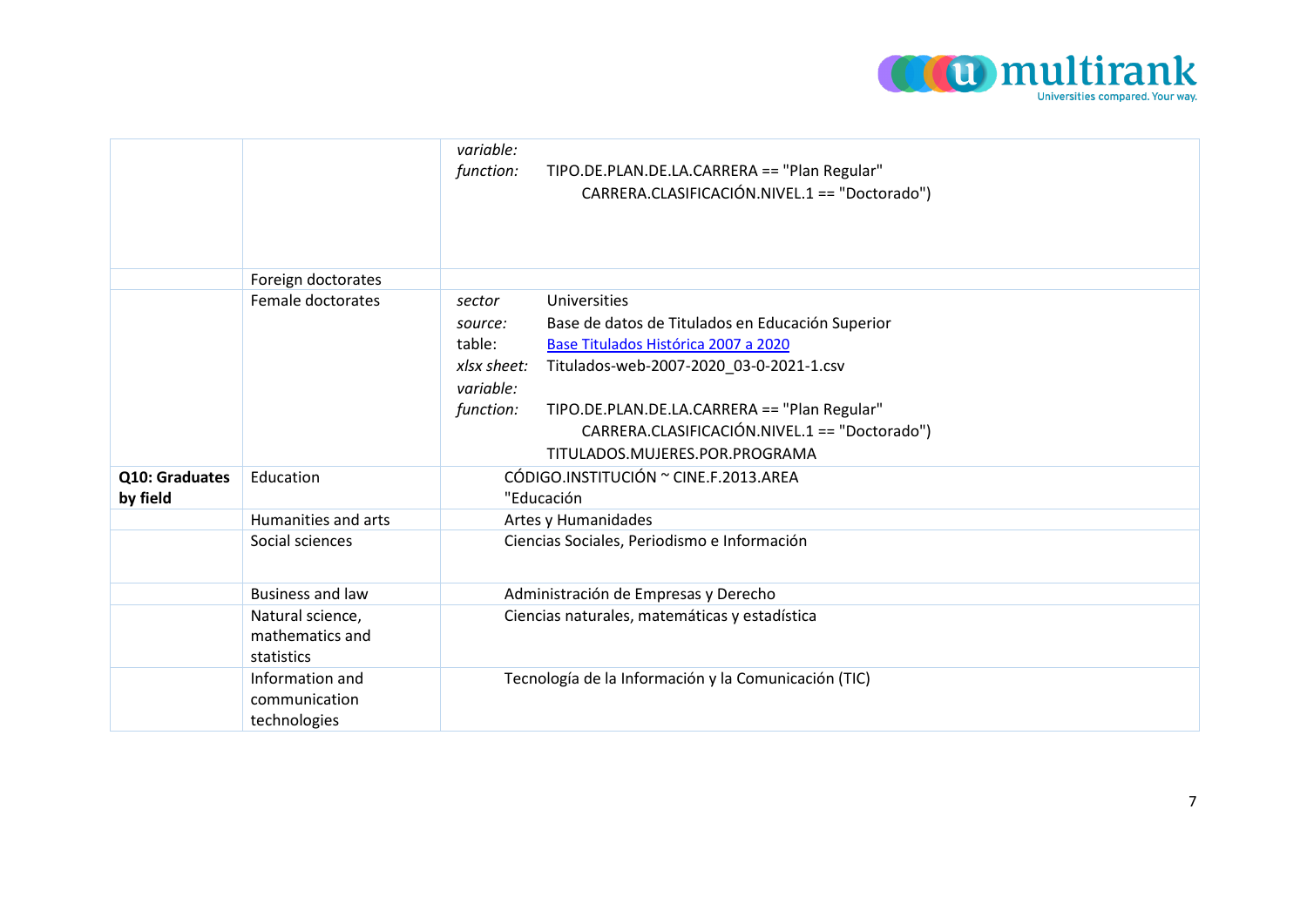

|                        | Engineering,<br>manufacturing and<br>construction | Ingeniería, Industria y Construcción                                                                                                                                                                                                                                                   |  |
|------------------------|---------------------------------------------------|----------------------------------------------------------------------------------------------------------------------------------------------------------------------------------------------------------------------------------------------------------------------------------------|--|
|                        | Agriculture forestry,<br>fisheries and veterinary | Agricultura, Silvicultura, Pesca y Veterinaria                                                                                                                                                                                                                                         |  |
|                        | Health and social welfare                         | Salud y Bienestar                                                                                                                                                                                                                                                                      |  |
|                        | Services                                          | Servicios                                                                                                                                                                                                                                                                              |  |
| Q14: Academic<br>staff | Academic staff in FTEs                            | Universities<br>sector<br>Base de datos personal académico<br>source:<br>Base Personal Académico 2020<br>table:<br>Base-Personal_academico_2019_SIES_fte.csv; BD_Académicos_JCE<br>xlsx sheet:<br>variable:<br>N° de JCE por institución<br>function:<br><b>Total General</b>          |  |
|                        | Academic staff head-<br>count                     | Universities<br>sector<br>Base de datos personal académico<br>source:<br>Base Personal Académico 2020<br>table:<br>Base-Personal_academico_2019_SIES_hc.csv; BD_Académicos_Número<br>xlsx sheet:<br>variable:<br>N° de académicos por institución<br>function:<br><b>Total General</b> |  |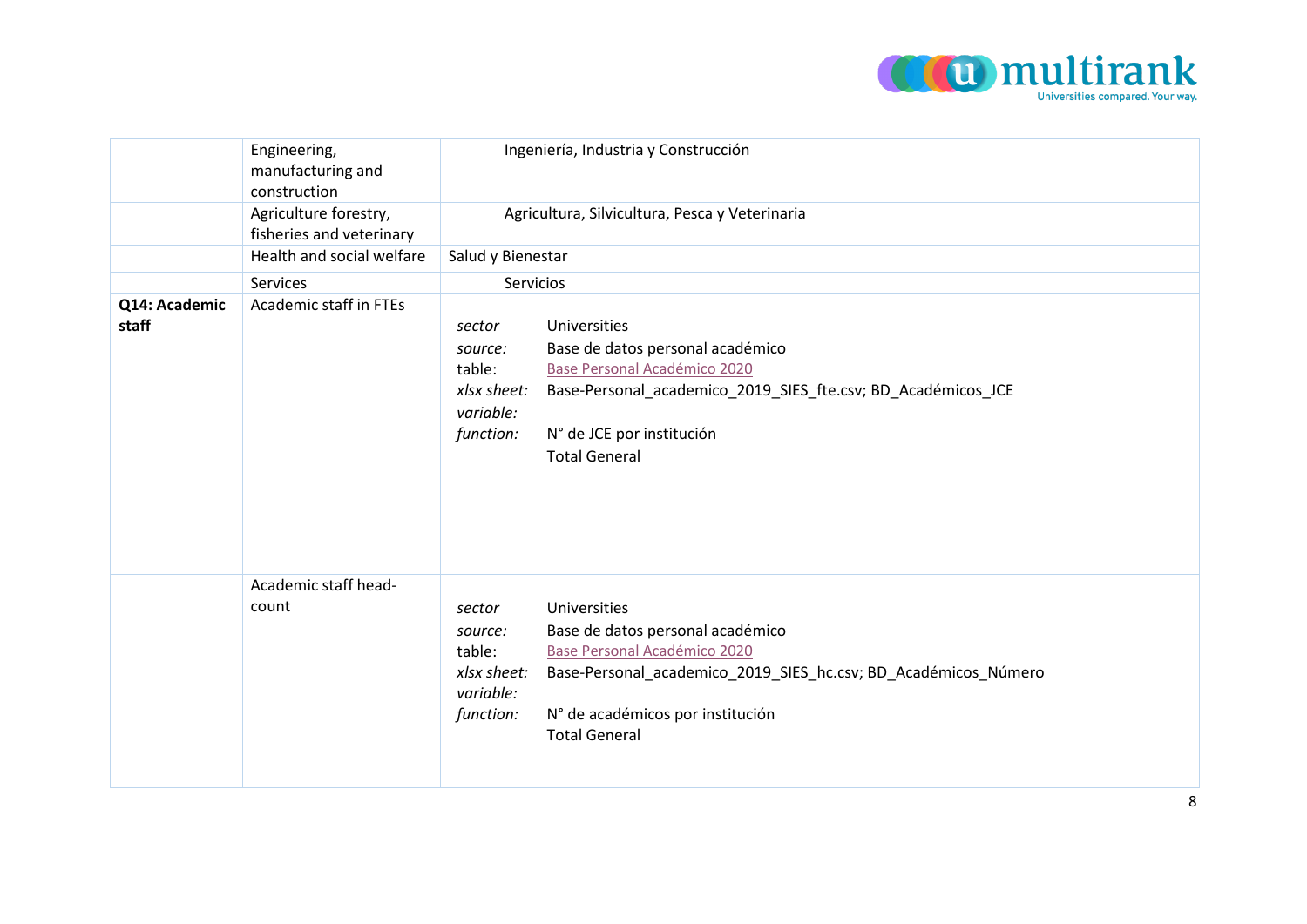

|                           | academic staff with<br>foreign nationality | sector<br>source:<br>table:<br>xlsx sheet:<br>variable:              | Universities<br>Base de datos personal académico<br>Base Personal Académico 2020<br>Base-Personal_academico_2019_SIES_hc.csv; BD_Académicos_Número                                                             |
|---------------------------|--------------------------------------------|----------------------------------------------------------------------|----------------------------------------------------------------------------------------------------------------------------------------------------------------------------------------------------------------|
|                           |                                            | function:                                                            | N° de académicos por institución<br>Extranjero                                                                                                                                                                 |
|                           | female academic staff                      | sector<br>source:<br>table:<br>xlsx sheet:<br>variable:<br>function: | Universities<br>Base de datos personal académico<br>Base Personal Académico 2020<br>Base-Personal_academico_2019_SIES_hc.csv; BD_Académicos_Número<br>N° de académicos por institución<br><b>Total Mujeres</b> |
| Q16: Currency<br>and Unit | Currency                                   |                                                                      |                                                                                                                                                                                                                |
| Q17: Revenues             | Unit                                       | 1000                                                                 |                                                                                                                                                                                                                |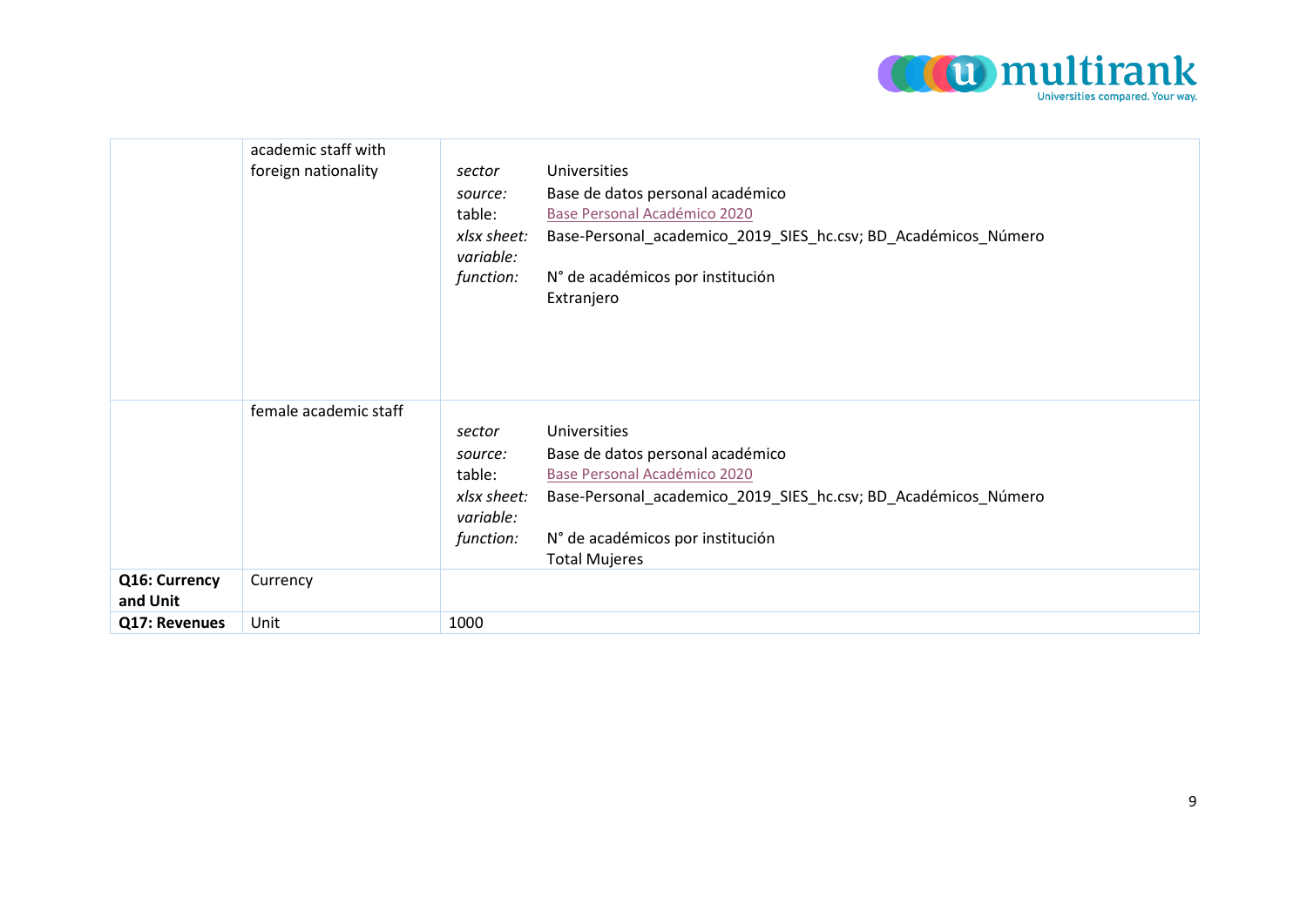

| Total revenues |                                                                      |                                                                                                                                                                                                      |
|----------------|----------------------------------------------------------------------|------------------------------------------------------------------------------------------------------------------------------------------------------------------------------------------------------|
|                |                                                                      | Universities                                                                                                                                                                                         |
|                |                                                                      | Base de datos personal académico                                                                                                                                                                     |
|                |                                                                      | Base Personal Académico 2020                                                                                                                                                                         |
|                |                                                                      | Base_Fichas_Financieras_2019_SIES_rev.csv                                                                                                                                                            |
|                |                                                                      | N° de académicos por institución                                                                                                                                                                     |
|                |                                                                      | <b>Total Mujeres</b>                                                                                                                                                                                 |
|                |                                                                      | Universities                                                                                                                                                                                         |
|                |                                                                      |                                                                                                                                                                                                      |
|                |                                                                      |                                                                                                                                                                                                      |
|                |                                                                      |                                                                                                                                                                                                      |
|                |                                                                      | Universities                                                                                                                                                                                         |
|                |                                                                      |                                                                                                                                                                                                      |
|                |                                                                      |                                                                                                                                                                                                      |
|                |                                                                      | Información Financiera en Educación Superior                                                                                                                                                         |
|                |                                                                      |                                                                                                                                                                                                      |
|                |                                                                      | <b>Fichas Financieras 2019</b>                                                                                                                                                                       |
|                |                                                                      | Base_Fichas_Financieras_2019_SIES_rev.csv                                                                                                                                                            |
|                |                                                                      | Aportes.basales.y.fondos.concursables                                                                                                                                                                |
|                |                                                                      |                                                                                                                                                                                                      |
|                |                                                                      | Universities                                                                                                                                                                                         |
|                |                                                                      |                                                                                                                                                                                                      |
|                |                                                                      | Información Financiera en Educación Superior                                                                                                                                                         |
|                |                                                                      |                                                                                                                                                                                                      |
|                |                                                                      | <b>Fichas Financieras 2019</b>                                                                                                                                                                       |
|                |                                                                      | Base_Fichas_Financieras_2019_SIES_rev.csv                                                                                                                                                            |
|                | variable:                                                            |                                                                                                                                                                                                      |
|                | Core budget<br>Tuition fees from<br>students in degree<br>programmes | sector<br>source:<br>table:<br>xlsx sheet:<br>variable:<br>function:<br>sector<br>sector<br>source:<br>table:<br>xlsx sheet:<br>variable:<br>function:<br>sector<br>source:<br>table:<br>xlsx sheet: |